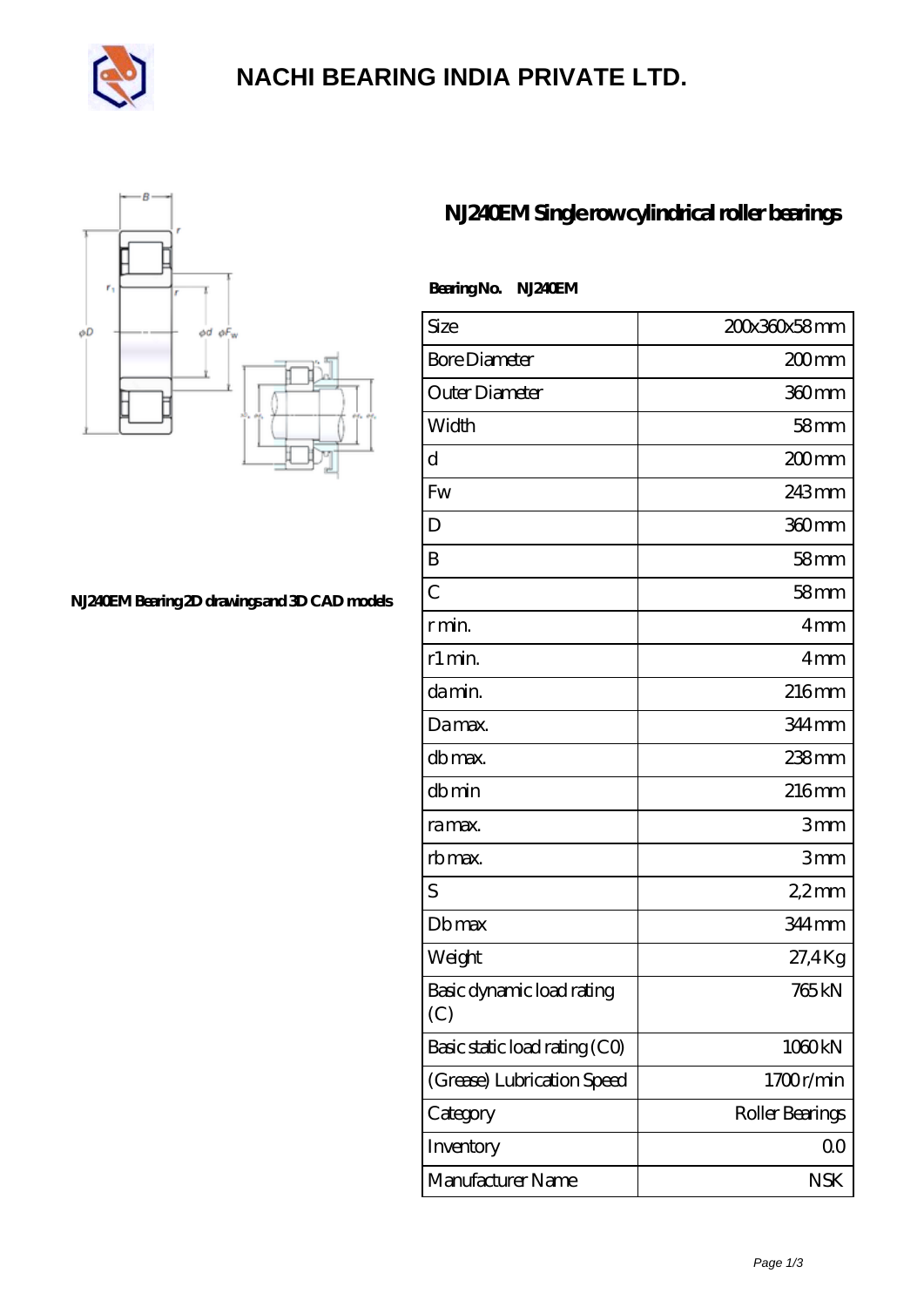

# NACHI BEARING INDIA PRIVATE LTD.

| Minimum Buy Quantity | N/A           |
|----------------------|---------------|
| Weight / Kilogram    | 30            |
| Product Group        | <b>BO4144</b> |
| hidYobi              | NJ240EM       |
| LangID               | 1             |
| D                    | 360           |
| Macharpm             | 3200          |
| B                    | 58            |
| hidTable             | ecat_NSCLDR   |
| Oil rpm              | 2000          |
| rb                   | 3             |
| mass                 | 27.3          |
| GRS rpm              | 1700          |
| ra                   | 3             |
| db max               | 238           |
| TSR rpm              | 1900          |
| CO                   | 1060          |
| DE_                  | 323           |
| Prod_Type3           | CRB_SR_NJ     |
| da                   | 216           |
| DA                   | 40            |
| $Z_{-}$              | 19            |
| $D_$ <sub>amax</sub> | 344           |
| yobi                 | NJ240EM       |
| dd min               | 261           |
| $C_{conv}$           | 765000        |
| ALPHA                | 0             |
| SDM_                 | 283           |
| r                    | 4             |
| dc min               | 247           |
| <b>KBRG</b>          | 4155          |
| <b>SBRG</b>          | $\mathbf{z}$  |
|                      |               |